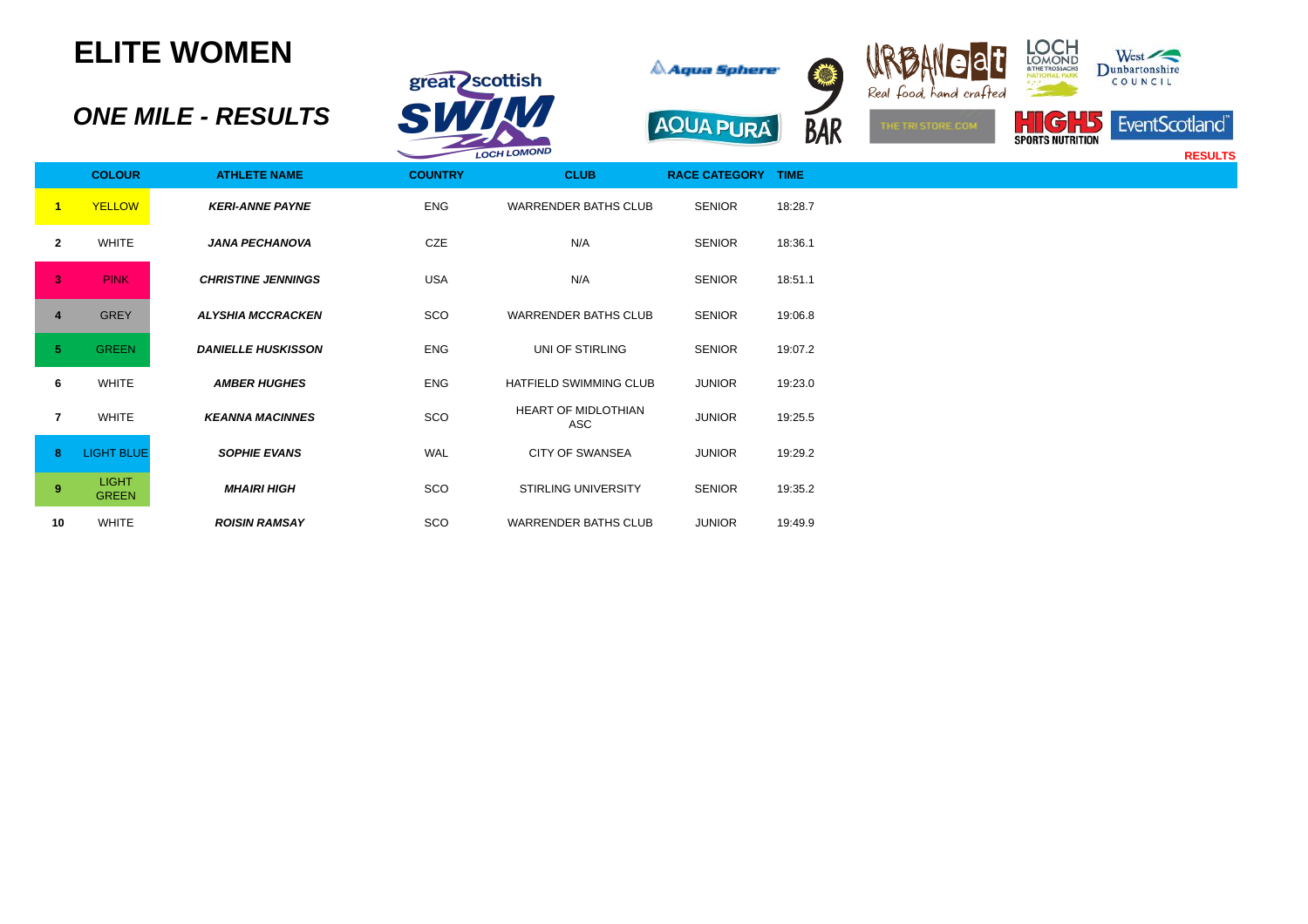| 11 | <b>WHITE</b>  | <b>NICOLE REYNOLDS</b>          | SCO        | <b>DUNDEE CITY AQUATICS</b>        | <b>JUNIOR</b> | 20:39.3 |
|----|---------------|---------------------------------|------------|------------------------------------|---------------|---------|
| 12 | <b>WHITE</b>  | <b>EILIDH COLLYER</b>           | SCO        | <b>CARNEGIE SC</b>                 | <b>JUNIOR</b> | 20:40.1 |
| 13 | <b>RED</b>    | <b>LILY-JANE EVANS-HAGGERTY</b> | SCO        | <b>CITY OF GLASGOW</b>             | <b>JUNIOR</b> | 20:50.0 |
| 14 | <b>BLUE</b>   | <b>HEATHER MULVANY</b>          | SCO        | <b>COAST</b>                       | <b>SENIOR</b> | 20:50.3 |
| 15 | <b>WHITE</b>  | <b>KIRSTYN CALDER</b>           | <b>SCO</b> | <b>BO'NESS AMATEUR SC</b>          | <b>JUNIOR</b> | 20:58.1 |
| 16 | <b>WHITE</b>  | <b>HANNAH KERR</b>              | <b>SCO</b> | <b>INVERNESS ASC</b>               | <b>JUNIOR</b> | 21:29.8 |
| 17 | <b>WHITE</b>  | <b>CARA MULLAN</b>              | SCO        | <b>FIRST</b>                       | <b>JUNIOR</b> | 21:31.1 |
| 18 | <b>ORANGE</b> | <b>LUCY ILLINGWORTH</b>         | <b>SCO</b> | SOUTH AYRSHIRE SWIM<br><b>TEAM</b> | <b>SENIOR</b> | 21:54.1 |